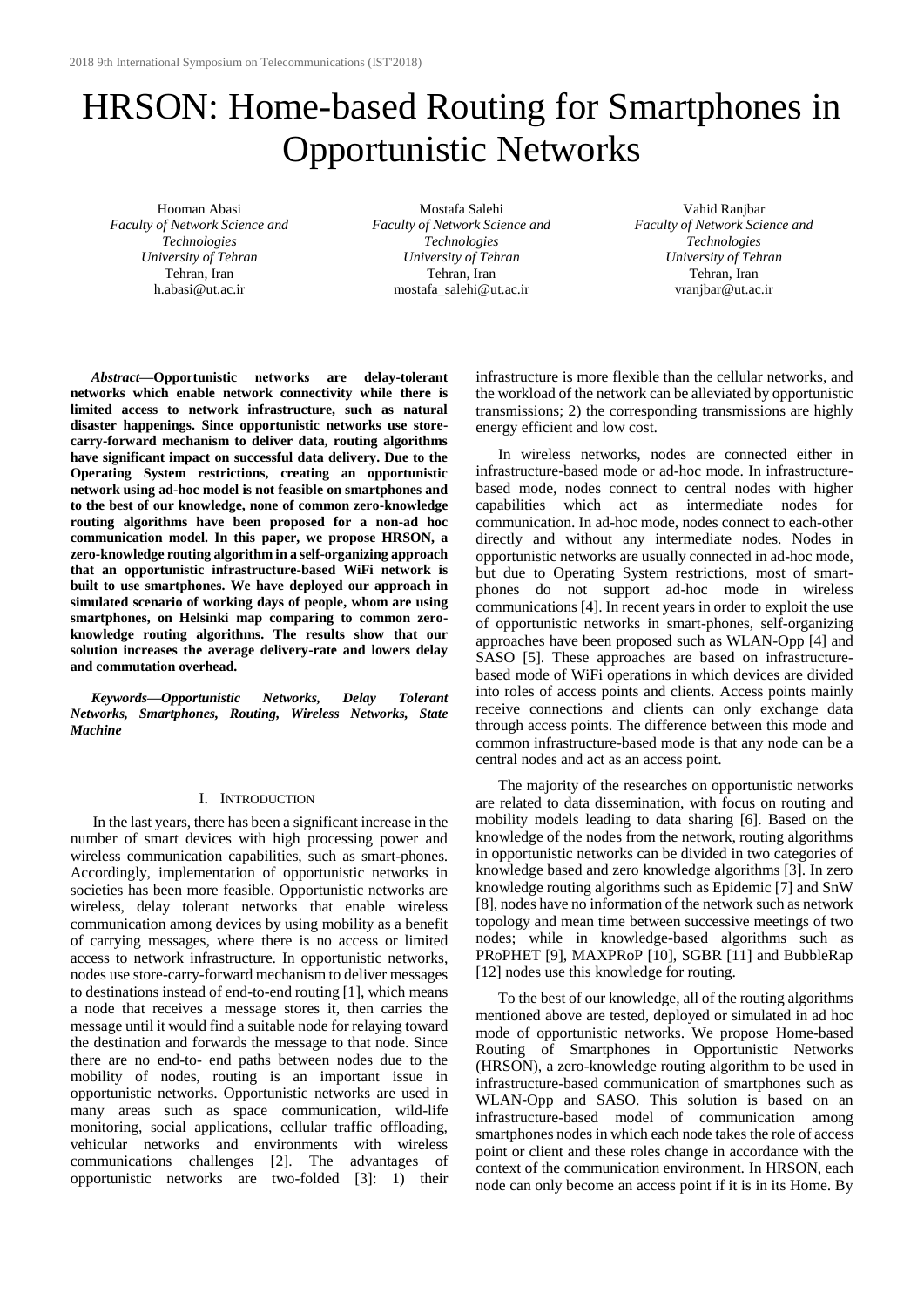

<span id="page-1-0"></span>Fig. 1 If a node becomes access point in a non-Home location, and other nodes connect to it, since it will leave the area soon, the created network will disrupt and a time should pass to reinitiate a network

this approach we limit data forwarding only in Homes of the nodes. Consider [Fig. 1.](#page-1-0) If a node becomes access point in a non-Home location, since it will leave the area soon, the connections to that node would be terminated and the network needs to be reconstructed. This reconstruction includes scanning for nearby alternative access points and becoming an access point if none is available or connecting to available access points. This process takes considerable time if it would happen for large scale of nodes. By not having this situation as much as possible, this considerable amount of time would be used to transfer data.

Our solution is simulated in a real-life like condition, based on [13] which simulates working days of human nodes and their movement to their home, office and evening spot, which we refer to as Home in this article. We believe that our approach reduces the overhead time spent for changing roles between access point and client, thus enabling the network to be maintained longer. For more efficiency, we restrict the messages each node can forward, based on binary SnW [8] mechanism, and for evaluation we use the ONE simulator [14]. We compare our approach with known zero knowledge routing algorithms such as Epidemic routing and SnW which we have deployed on SASO [15], the state machine for smart phones' opportunistic connectivity. We evaluate our solution in different situations by changing the simulation parameters such as traffic generation rate, TTL of the packets, number of copies of the messages and number of Homes. The simulation results show that in the most of the considered scenarios our solution is more efficient than mentioned solution in terms of delivery probability, delivery delay and communication overhead ratio, especially when the number of the Homes increase. Overall, we make the following contributions:

- We introduce HRSON, a zero-knowledge routing algorithm for efficient use of opportunistic networks on smart-phones.
- We simulate our solution in a real-life like scenario of people using smart-phones on Helsinki map.
- We evaluate our approach by comparing simulation results of known zero knowledge opportunistic networks routing algorithms in delivery rate, delivery delay and communication overhead ratio.

This paper is organized as follows. Section II discusses related approaches in this literature. In Section III we formalized our system, the problem we want to solve and analyze the solution we propose. In Section IV we evaluate our solution in different scenarios and compare it to wellknown existing approaches. Section V concludes the paper.

# II. RELATED WORKS

A significant effort has been made to enhance forwarding protocols in intermittently connected networks in the last years. The objective of message forwarding is to answer the following question: *To whom should a node forward a certain message, in order to maximize the message delivery while minimizing the delay and the number of replicas* [2]. This problem leads to routing algorithms that differ in knowledge that nodes have about the network state such as network topology, node encounters and encounter time between nodes. Based on this, we can divide routing algorithms in opportunistic networks into zero knowledge, and knowledgebased algorithms in which nodes use the information available in the network to forward messages. Some of knowledgebased routing algorithms are followings. PRoPHET [9] that uses delivery probability metrics to calculate how likely a node will be to deliver a message to the destination. MAXPRoP [10] is an extension of PRoPHET with buffer management functionality. In MAXPRoP messages are sorted based on number of hops from their source to the current node and Messages with less hop counts will be sent first. SGBR [11] is a routing algorithm that utilizes social relations of the nodes in data forwarding. In SGBR each node forwards messages to the nodes that are not in its social community unless the receiving node is the destination node. BubbleRap [12] uses local and global centrality to forward messages. In BubbleRap, messages are first sent to the communities with higher global centrality. When the message reaches the destination node's community, it will be forwarded to the nodes with higher centrality until the message reached the destination node.

Zero knowledge algorithms, unlike knowledge-based algorithms, do not use information available in the network. This type of algorithm is applicable when network behavior is unpredictable. It can make few assumptions about future position of the nodes. Zero knowledge algorithms are faster than knowledge-based algorithms and more suitable for networks with large number of nodes [2]. The disadvantage of knowledge-based algorithms compared to zero knowledge algorithms are 1) using knowledge in data forwarding increases communication overhead; 2) learning the knowledge takes time from minutes to several weeks. Epidemic routing and SnW are well known zero knowledge algorithms that are commonly used as a benchmark for evaluation of this type of algorithm. In Epidemic routing, each node forwards receiving messages to all of its neighbors, which will also repeat this process until either the message is delivered to the destination node, or Time to Live (TTL) of the message is passed. SnW (Spray and Wait) limits the number of messages each node can forward to other nodes. SnW consist of two phases: Spray phase in which L copies of the message are spread to distinct nodes, and waiting phase in which receiving nodes of the copies carry them until they find the destination node. [Table](#page-2-0) 1 summarizes representative routing algorithms in opportunistic networks.

All the algorithms mentioned above are using ad-hoc mode of Opportunistic Networks. Except for Epidemic routing, which has been used in WLAN-Opp and SASO, none have been experimented or proposed to be used in opportunistic networks of smartphones deployed on infrastructure-based connectivity. Since ad-hoc mode is not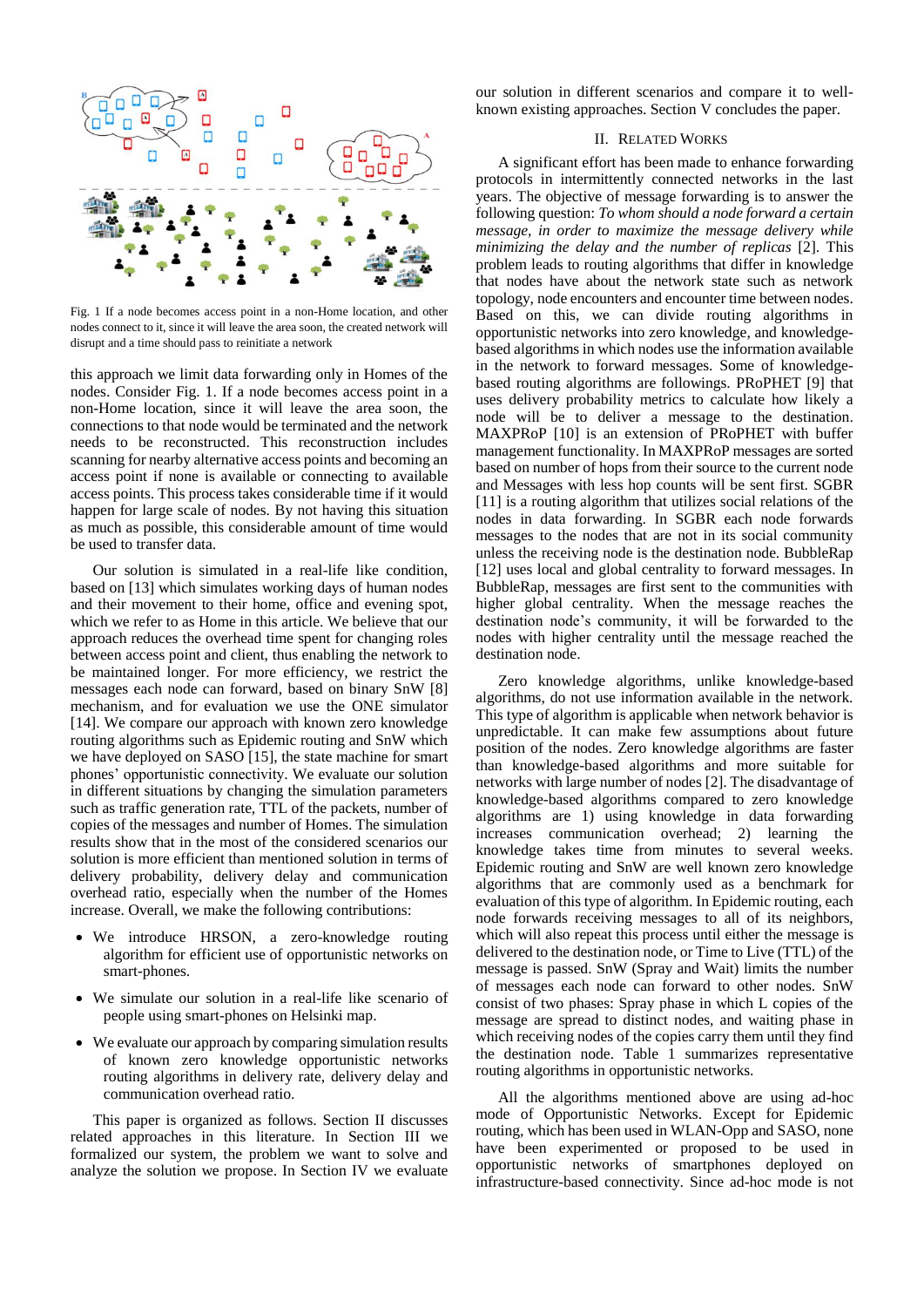supported in smart-phones, recently WLAP-Opp and SASO proposed state-machines which exploit the infrastructure mode to the benefit of implementing Opportunistic Networks for smart-phones. In WLAN-Opp [4], based on contextual information, each node may become an access point and other

<span id="page-2-0"></span>TABLE 1 SUMMARY OF THE REPRESENTATIVE ROUTING ALGORITHMS IN THIS **ARTICLE** 

| <b>Algorithms</b>  |                |           | <b>Tested in wireless</b><br>connectivity<br>environment | <b>Optimized for</b><br>infrastructure-<br>based |
|--------------------|----------------|-----------|----------------------------------------------------------|--------------------------------------------------|
|                    |                | Ad<br>hoc | Smartphone's<br>infrastructure<br>based                  | connection for<br>smart-phones                   |
| <b>Zero</b>        | Epidemic       |           |                                                          | $\times$                                         |
| knowledge          | SnW            |           | $\times$                                                 | $\times$                                         |
|                    | <b>PROPHET</b> |           | $\times$                                                 | $\times$                                         |
| Knowledge<br>based | <b>MAXPRoP</b> |           | $\times$                                                 | $\times$                                         |
|                    | SGBR           |           | $\times$                                                 | $\times$                                         |
|                    | BubbleRap      |           | $\times$                                                 | $\times$                                         |



<span id="page-2-1"></span>Fig. 2 Layers considered in implementation of HRSON (Details of the state Fig. 3 Helsinki on Google map and simulation map machine can be found at [5])

l

nodes become its clients. In order to extend the network, so all of the nodes would be able to communicate, a state-machine is proposed in which nodes change their roles from access point to client or vice versa. WLAN-Opp simulation results show that their approach is more efficient than ad-hoc mode in terms of delivery probability, delay and throughput. SASO improved WLAN-Opp by defining multiple WiFi channels used for overlapping access points in order to increase data transfer speed. Both WLAN-Opp and SASO use epidemic data forwarding. In these approaches, nodes can become an access point on every location on the simulation map. We assume that each node visits some locations more frequently, or stays in longer. We refer to these locations as Homes of node. Consider a situation in which a node becomes an access point while it is not in its Home becomes an access point and other nodes become its clients. Since the node is not in its Home location, soon it will leave the area, disrupting the existing network. This situation is demonstrated in [Fig. 1.](#page-1-0) After the access point node leaves the network it takes time to rebuild it and through that time no transmission occurs, lowering the chance of successful delivery.

# III. HRSON

We propose a zero-knowledge routing algorithm for opportunistic networks built with smartphones. Our approach is based on an infrastructure-based model of communication between nodes, in which each node takes the role of access point or client in accordance with the context of the communication environment. This model is built to enable opportunistic network communications for smartphones. In order to implement HRSON, we considered a five-layered architecture shown in [Fig. 2,](#page-2-1) namely simulation map and routes, movement model, traffic generation, opportunistic network state-machine and routing algorithm. We describe these layers in following.

## *A. Simulation Map and Routes*

The first layer consists of the simulations map and the routes on which nodes move. We have used Helsinki's downtown map which is obtained from OpenJump1 software and can be seen in [Fig. 3.](#page-2-2) The reason of using this layer is to implement our approach in an environment similar to the real world, as much as possible. In our simulation, routs, buildings, streets, bus stops and evening spots match the real world.

## *B. Movement Model*

The second layer is for the movement model of the nodes. Movement models determine the way nodes move on the map. For the simplicity, many approaches use random movement models. In order to make the simulation similar to real world conditions as much as possible we used Working Day Movement Model (WDMM) [13]. WDMM is a synthetic

<span id="page-2-2"></span>

1 http://www.openjump.com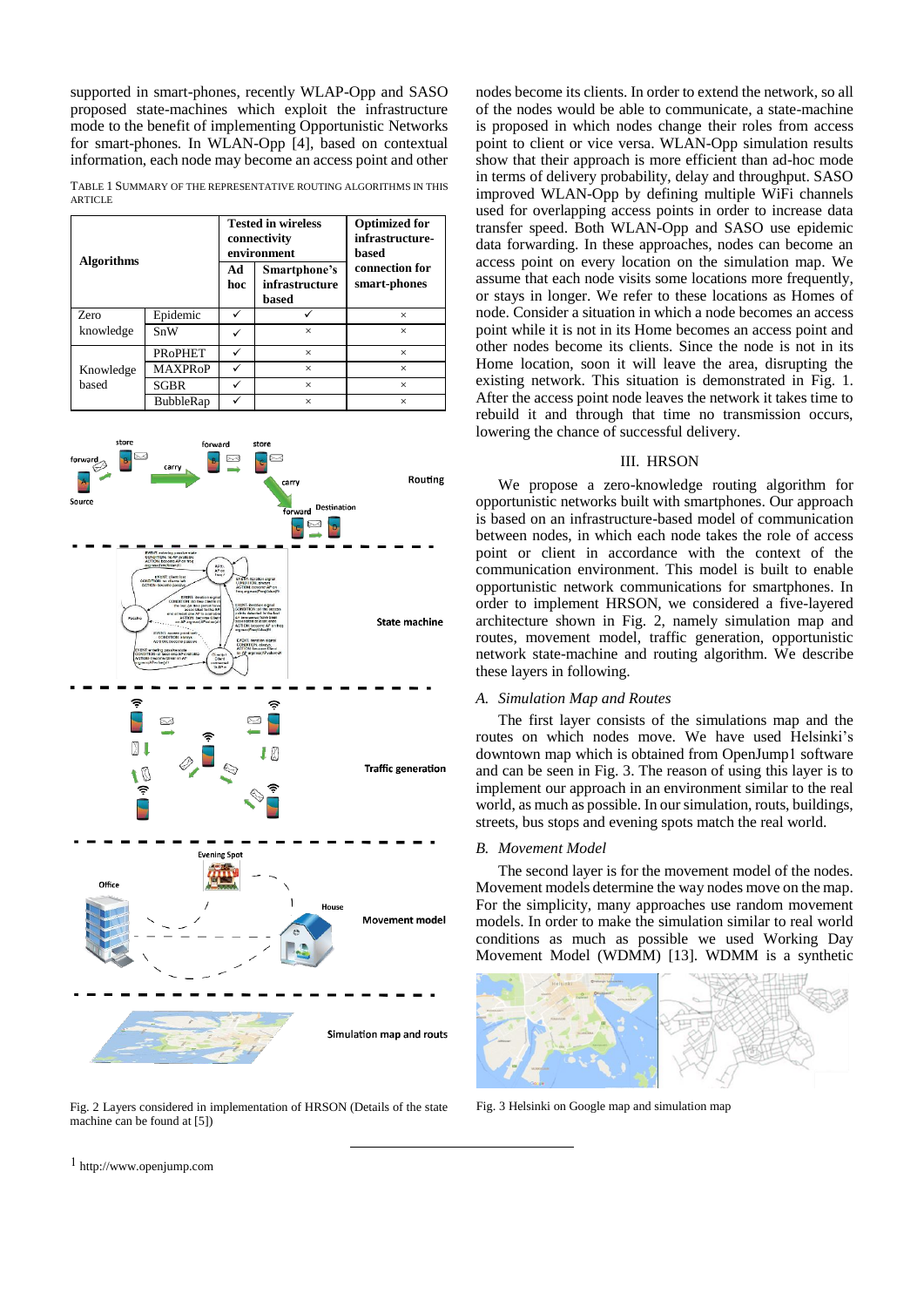movement model that simulates working days of people, similar to the real-world movement traces. In WDMM, each node has three locations including its house, office and evening spot. Every day at 8:00 AM, nodes move from their houses to their offices by buses or by cars and work for 8 hours. Nodes also have movements between different segments of their office. At the end of the working day, nodes either move back to their houses or to an evening spot. Either way, after they reach their houses, they stay there until 8:00 AM the next day.

# *C. Traffic Generation*

The third layer is the traffic generation of the nodes. In order to evaluate HRSON in different loads of traffic and free increase or decrease of traffic generation rate, we have used random traffic generation model. Each generated packet has a random source and destination, generation time and size.

### *D. State Machine*

The forth layer is the state machine which enables opportunistic network for smartphones. We have used SASO [5] since it is the best choice available among the existing state machines. In the state machine there are three roles for each node: 1) Access point which is a central node that other nodes connect to it. Access points are intermediate nodes between their clients. 2) Client that is the role of a node which connects to available access points; and 3) Idle in which nodes decide to either become an access point themselves or connect to available access points. The state machine enables a state transition between these three roles, so that all of the nodes would have the opportunity to visiting each other. The details of the state machine can be seen in [5].

In order to implement our approach, we consider the timing parameters in [5] for real mobile devices operations as following: 1) the time for scanning nearby devices:  $t_{\text{scan}} =$ *5 seconds* 2) the resting time between scans: *t\_rest = 1 second,* 3) the time to become access point from any state:  $t_a$   $ap = 1$ *second* 4) the time to become client of an access point: *t\_connect = 5 seconds*. Using these parameters, the time to initiate a network is calculated as follows:

$$
t\_net\_initiate = t\_scan + t\_ap + t\_scan + t\_connect = 16
$$
  
seconds

*t* net initiate shows the steps to build a network, when there is no access point available. These steps are followings:

- Scan for nearby devices in order to locate an access point.
- Since no access point is available, a node becomes access point based on parameters in [15].
- Another *t* scan is spent by other nodes than the access point in order to locate it.
- *t\_connect* is spent for other nodes to connect to the new available access point.

If a situation like the one demonstrated in Fig. 1 occurs, the network will fall apart soon. In order to rebuild the network, another process of network initialization should begin. If there are access points available, this process will take *t\_ net\_reinitiate1* amount of time:

#### *t\_ net\_reinitiate1* = *t\_scan* + *t\_connect* = *10 seconds*

*t\_scan* is spent for nodes to find available access points after the network falls apart, and after that *t\_connect* to connect to the available access point. On the other hand, if there are no access points available after network falls apart, the amount of time to rebuild the network will be calculated as:

## *t\_net\_reinitiate2* = *t\_net\_initiate* =  $16$  seconds

*t\_net\_reinitiate1* shows that, if the present access point leaves the network and there are other access points available in adjacency, the time to rebuild a network equals 10 seconds and *t\_net\_reinitiate2* shows that, if the current access point leaves the network and there are no other access points available in adjacency, the time to rebuild a network equals 16 seconds. These time values are actually the time that there is no data forwarding among parted nodes in the disrupted network. If we consider the wireless transmission speed to be 5 MBps, for the first scenario the network transmits 50 MBs less data and for the seconds scenario this amount equals 80 MBs. With larger scale of nodes this amount would also increase significantly.

#### *E. HRSON Routing*

We propose a zero knowledge Home-based routing algorithm that can be used in infrastructure-based opportunistic network connections of smart phones. In our approach, each node can only become an access point if it is in one of its Homes. We also use the binary SnW mechanism to limit the number of messages in the network. We believe that our approach can improve the average packet delivery rate, lower the average latency and lower the communication overhead compared to other well-known zero knowledge routing algorithms. The pseudo code for the proposed algorithms is presented Procedure 1.

The steps of HRSON is as followings:

- The node receives or generates a message. The message has copying limitation *L*.
- While the message is not delivered and the node is connected to a network, if  $L \geq 2$ , it sends L copies to L encountering nodes. After that, the number of copies allowed to forward for receiving nodes becomes *L* / 2.
- If  $L < 2$ , the node waits until it reaches the destination node. Otherwise, the forwarding routine continues.
- If the node is not connected to a network:
	- o If there are access points available nearby, it connects to the fastest access point.
	- o If there are no access points available, if the node is in its Home, it becomes an access point itself.

In section four, we will discuss simulation setup and evaluation of HRSON.

#### IV. SIMULATION SETUP AND EVALUATION

To test our proposed approach and compare its performance with other approaches we used the ONE simulator [14]. The results of each experiment are averaged among 32 Mont Carlo simulations of the same experiment with different random number seeds for 5 simulated working days. The Evaluation metrics are delivery probability, average latency and communication overhead. The parameters considered for the simulation setup is based on the five-layer architecture depicted i[n Fig. 2.](#page-2-1) In following we describe these parameters.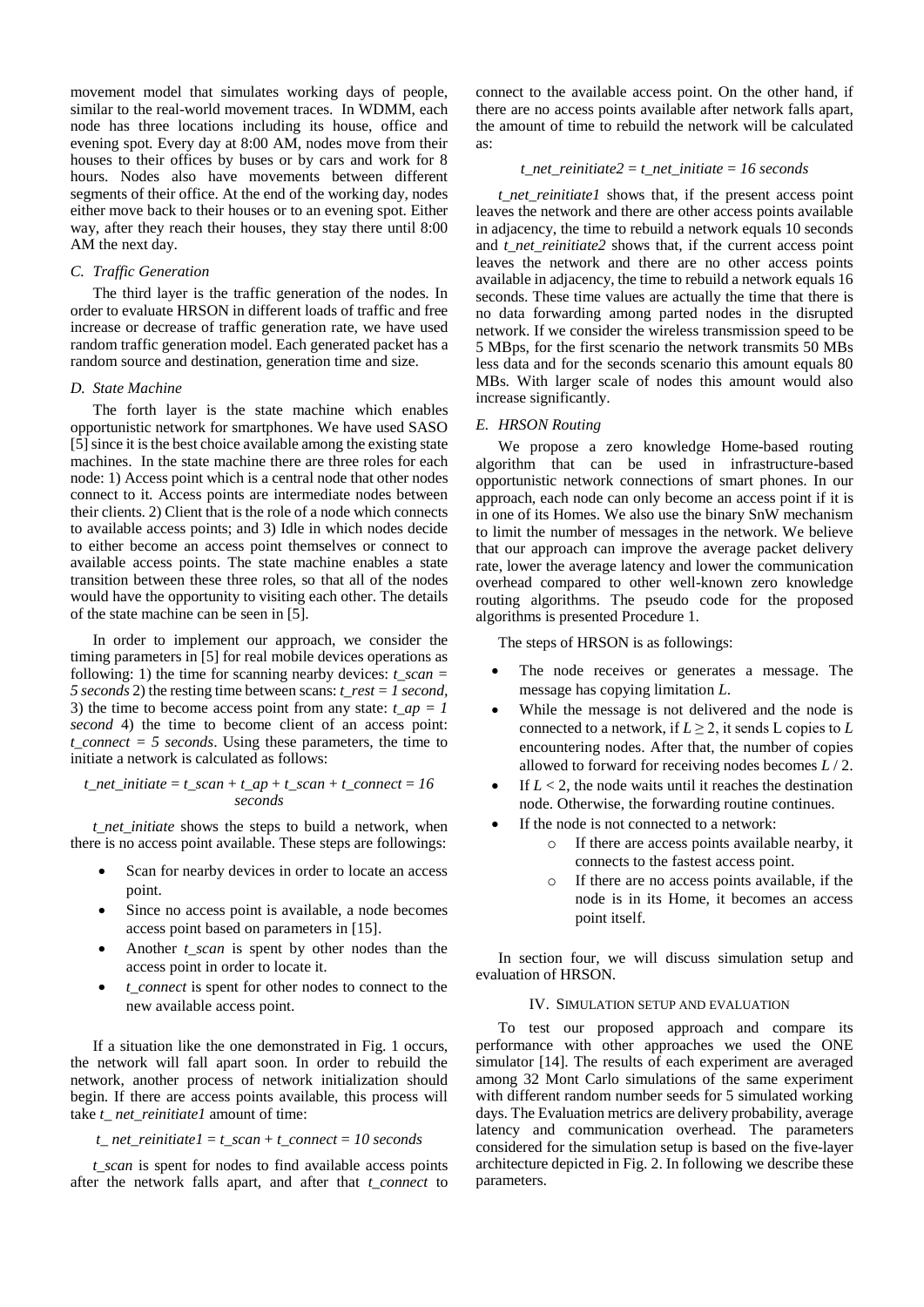# *A. Parameters of the Simulation Map and Routes*

The simulation map and routes are extracted from Google map using OpenJump software. In [Fig. 3](#page-2-2) you can see that every section of the real map matches the simulation map. The size of this map is approximately  $1750 \times 2125$  m<sup>2</sup>.

# *B. Parameters of the Movement Model*

In order to deploy our approach in a scenario similar to the real world, we have used WDMM. An instance of a nodes' movement in WDMM can be seen on the movement model layer of [Fig. 2.](#page-2-1) The process of WDMM was explained in section 4, part B. The parameters of the movement model used in simulation setup can be seen in [Table. 3.](#page-4-0)

Prior to the simulation initialization, nodes are randomly place on the map, divided into five groups of A, B, C, D and E. These groups are not social groups, but they are group of nodes in the same locations of the map. House, office and evening spot of every node is in the location of its. The reason of this segmentation is that for most people these locations are close to each other. For instance, it is common that people choose their houses near their work for less more comfortable commute. We have considered three main segments called A, B and C, and two overlapping segments called D and E, respectively representing the overlap of A and B, and A and C. Number of nodes in groups in A, B, C, D and E are respectively 325, 275, 300, 50 and 50.

PROCEDURE 1. HOME-BASED PROCEDURE FORE BOCIMING AN ACCESS-POINT

1. // Number of copies allowed for each message

2.  $L = n$ 

3. /\* For each message, do the forwarding until the receiver is the destination node. \*/

4. **for** each packet

- 5. **while** isDeliverd () == false **then**
- 6. // Until the node is connected to a network, do the forwarding.

| 7.  | while nodelsConnected $==$ true then       |
|-----|--------------------------------------------|
| 8.  | If encounterDestinationNode $==$ true then |
| 9.  | finalTransfer()                            |
| 10. | $delivered = true$                         |
| 11. | stopTransferring ()                        |
| 12. | // message copy limitation mechanism       |
| 13. | else if $copy >= 2$ then                   |
| 14. | sendToUnseenNeighbors ()                   |
| 15. | $L = L/2$                                  |
| 16. | end if                                     |
| 17. | $\frac{1}{2}$ search for a faster network  |
| 18. | scanForFasterAp()                          |
| 19. | if betterApAvailable $() == true$ then     |
| 20. | $connected = false$                        |
| 21. | break                                      |
| 22. | end if                                     |
| 23. | end while                                  |
| 24. |                                            |
| 25. | while nodels Connected $==$ false then     |
| 26. | scanForAp $()$                             |
| 27. | <b>if</b> apAvailale $==$ true <b>then</b> |
| 28. | becomeCliente ()                           |
| 29. | $connected = true$                         |
| 30. | <b>Break</b>                               |
| 31. | else if is $AtHome == true$ then           |
| 32. | becomeAp()                                 |
| 33. | $connected == true$                        |
| 34. | <b>Break</b>                               |
| 35. | end if                                     |
| 36. | end while                                  |
| 37. | end while                                  |
|     | 38. end for                                |

# *C. Parameters of Traffic Generation*

We have used random traffic generation in the simulation setup. Each message has a random source and destination, size, generation time and TTL. Traffic generation is a variable parameter. Message size is constant and is between 500 Kbytes and 1500 Kbytes.

#### *D. Parameters of the State Machine*

In order to implement opportunistic network on smartphones we have used SASO. The parameters of the state machine are based on Google Nexus 10 with Android Operating System which has been used in this research. These parameters can be seen on [Table 2.](#page-4-1)

<span id="page-4-0"></span>TABLE. 3 PARAMETERS OF THE MOVEMENT MODEL

| Input<br><b>Parameter</b>          | <b>Amount</b>            | <b>Description</b>                                                                  |  |
|------------------------------------|--------------------------|-------------------------------------------------------------------------------------|--|
| Number<br>of<br>houses             | Variable                 | Overall number of houses on the<br>map                                              |  |
| Number<br>of<br>offices            | Variable                 | Overall number of offices on the<br>map                                             |  |
| Number<br>of<br>evening spots      | Variable                 | Overall number of evening spots<br>on the map                                       |  |
| Working hours                      | 28800<br>seconds         | The amount of time nodes spend<br>in office                                         |  |
| Office wait time                   | 10 - 100000<br>seconds   | The amount of time each node<br>pauses after a movement in the<br>office            |  |
| Office size                        | $10000 \; \mathrm{m}^2$  | Size of the offices in                                                              |  |
| Evening activity<br>probability    | 0.5                      | The probability of going to an<br>evening spot after work                           |  |
| Size of evening<br>spot's groups   | $1 - 3$                  | Number of people in a group that<br>gather in an evening spot<br>(friends)          |  |
| Evening<br>spot<br>wait time       | 3600 - 7200<br>seconds   | The amount of time nodes stay<br>in evening spots                                   |  |
| Own<br>car<br>probability          | 0.5                      | The probability of node moving<br>between places with a car                         |  |
| Bus wait time                      | 30<br>10<br>÷<br>seconds | The amount of time a bus waits<br>in a bus stop                                     |  |
| $Car$ and<br>hus<br>movement speed | $7 - 10$ m/s             | The speed of the node if it would<br>use buses or cars for moving<br>between places |  |
| Node movement<br>speed             | $0.8 - 1.4$ m/s          | The speed of the node while<br>moving on foot                                       |  |

<span id="page-4-1"></span>TABLE 2. PARAMETERS OF THE STATE MACHINE

| Input<br>Amount<br>parameter                   |                          | <b>Description</b>                                                                                                    |  |
|------------------------------------------------|--------------------------|-----------------------------------------------------------------------------------------------------------------------|--|
| Buffer size                                    | 100 Mbytes<br>per second | The storage each node has for<br>carrying the messages as a relay<br>node                                             |  |
| Wireless<br>transmission<br>speed              | 5 Mbytes per<br>second   | Transmission speed based on<br>IEEE 802.11 standards                                                                  |  |
| Communication<br>range                         | 20 <sub>m</sub>          | wireless<br>range of<br>The<br>communication                                                                          |  |
| Scan wait time<br>1 second                     |                          | The amount of time between<br>scans for nearby access points.                                                         |  |
| Scan time                                      | 5 seconds                | The scanning time to search for<br>nearby access points                                                               |  |
| Become AP time                                 | 1 second                 | The time that takes the node to<br>become an access point from<br>any state                                           |  |
| client<br><b>Become</b><br>5 seconds<br>time   |                          | The time that takes the node to<br>become client from any state                                                       |  |
| Number of none-<br>5<br>overlapping<br>network |                          | Number of ranges of frequency<br>that do not overlap for nearby<br>networks resulting in higher<br>transmission speed |  |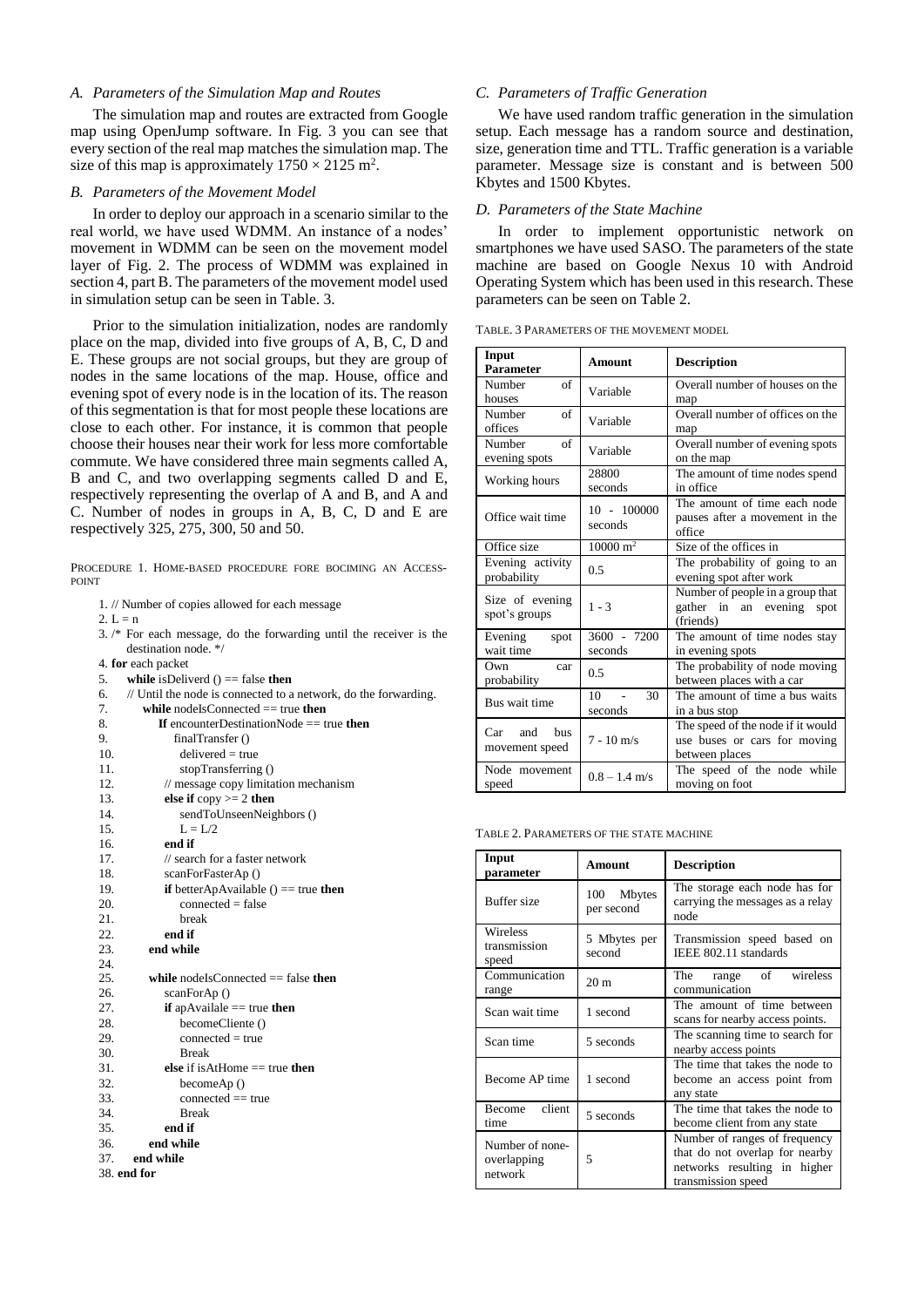# *E. Evaluation Scenarios*

In order to evaluate HRSON on different conditions, we have considered four scenarios. We compare the results of these scenarios with Epidemic and SnW routing algorithms in delivery probability, average latency and communication overhead. [Table 4](#page-5-0) shows the variable parameters used in each scenario. As you can see, in each scenario three parameters are constant and one is variable. The purpose to vary each parameter is followings:

- Traffic generation: Testing the behavior of HRSON in low and high rates of traffic in the network compared to other algorithms.
- TTL: If TTL is infinite, eventually all the messages will reach the destination. But in real world each message has a life time. An efficient routing algorithm should deliver higher rates of messages with less latency.
- Number of copies: Since this parameter is one of main features of HRSON, we vary it to see the behavior of our approach based on it.
- Number of Homes: HRSON is a Home-based routing algorithm. We vary number of Homes to see this impact on HRSON.

The evaluation metrics are delivery rate which shows the ratio of delivered to generated packages, average delay which is the time between message creation and message delivery and communication overhead which includes the effort between nodes, such as control and signaling data, to achieve a reliable transmission. Since communication overhead of SnW and HRSON are almost 33 times smaller than Epidemic in all scenarios, we only compare HRSON with SnW in this case. The reason of this distance is that HRSON and SnW limit the number of message copies and there are much less message forwarding in these two.

*Varying traffic generation***.** In this scenario we have varied traffic generation to create one message every 75 to 100 seconds, 50 to 75 seconds, 25 to 50 seconds and 10 to 25 seconds. These traffic models respectively generate 2661, 3742, 6285 and 13646 messages in the network. If you take a look at [Fig. 4,](#page-6-0) you can see that with the increase of traffic generation in the network, HRSON and SnW almost show the same results in all of evaluation metrics. Although, HRSON is slightly better. Both have a slight increase in delivery rate, then become almost constant and both have a decrease in average latency. Delivery rate of Epidemic decreases with a high slope because of network saturation and hence decrease in communication speed and loss of more messages. Average latency of Epidemic is much higher than other two algorithms. The communication overhead increases in both HRSON and SnW because of the increase in message generation and hence more communications among nodes.

<span id="page-5-0"></span>

| TABLE 4. VARIABLE PARAMETERS OF THE SIMULATION |  |
|------------------------------------------------|--|
|------------------------------------------------|--|

| <b>Scenario</b> | Traffic<br>generation                 | <b>Message</b><br><b>TTL</b> | <b>Number</b><br>оf<br>copies | <b>Number</b><br>of<br><b>Homes</b> |
|-----------------|---------------------------------------|------------------------------|-------------------------------|-------------------------------------|
| First           | One message every<br>10 to 50 seconds | 24 hours                     | 10                            | Variable                            |
| Second          | One message every<br>10 to 50 seconds | 24 hours                     | Variable                      | 257                                 |
| Third           | One message every<br>10 to 50 seconds | Variable                     | 10                            | 257                                 |
| Forth           | Variable                              | 24 hours                     | 10                            | 257                                 |

*Varying message TTL***.** In this scenario, we have varied message TTL with numbers 6, 12, 18 and 24[. Fig. 5](#page-6-1) shows that with the increase of message TTL, delivery rate of all three algorithms increase and after 18 TTL it decreases for Epidemic due to network saturation and hence decrease in communication speed and loss of more messages. We can see that delivery rate of HRSON and SnW are close to each other, but their distance increases slightly with the increase of message TTL. With increase of message TTL, the average latency increases for all algorithms; Although, HRSON and SnW are very similar and have less latency than Epidemic. The communication overhead of HRSON and SnW decrease with the increase of message TTL. This is because of that less processing power is spent for dropping messages from the nodes' buffer. HRSON has slightly less overhead than SnW.

*Varying the number of message copy limits***.** In this scenario, we have varied the allowed number of copies for each message to be spread in the network with numbers 4, 8, 12, 16 and 20. Message copy limitation is a feature of HRSON, so our approach should have better results compared to other ones. O[n Fig. 6,](#page-6-2) you can see that with the increase of message copy limitation delivery rate of HRSON and SnW increases and for Epidemic, since copy change doesn't have an effect on, it is constant.

You can see that delivery rate of HRSON is always higher than SnW and their distance increase with the increase of message copy limitation. The average latency for HRSON and SnW decrease and for Epidemic it is again constant. Although HRSON has less overhead, the communication overhead of HRSON and SnW increases since there will be more communications when there are higher message copy limits. We can see that with increase of copy limitation, message delivery increases but there is also an increase in communication overhead. We recommend the amount of 12 for better message delivery and also less communication overhead.

*Varying number of Homes.* In this scenario we have varied number of Homes for the nodes. Since HRSON is Home-based and data forwarding is restricted at Homes, this is the main feature of our approach. In this scenario, number of houses is 203. This number is constant and the locations are based on dataset of WDMM. To evaluate HRSON with different number of Homes, we have varied the number of offices and evening spots and used random specification of these Homes on the map.

[Table 5](#page-5-1) shows the number of Homes for each time that this scenario has been deployed. If you take a look at [Fig. 7,](#page-6-3) you can see that with increase in the number of Homes, all of the algorithms have a decrease on delivery rate due to less node density and hence less communication opportunity; Although HRSON exceeds SnW significantly, and with a slight distance is better than Epidemic. The average latency of HRSON is lower than both SnW and Epidemic, and has high distance

<span id="page-5-1"></span>TABLE 5. VARYING NUMBER OF HOMES

| <b>Experiment</b><br>number | Number of I<br>houses | Number of<br>offices | of<br><b>Number</b><br>evening spots |
|-----------------------------|-----------------------|----------------------|--------------------------------------|
| One                         | 203                   | 50                   |                                      |
| Two                         | 203                   | 150                  | 30                                   |
| Three                       | 203                   | 250                  | 50                                   |
| Four                        | 203                   | 350                  | 70                                   |
| Five                        | 203                   | 450                  | 90                                   |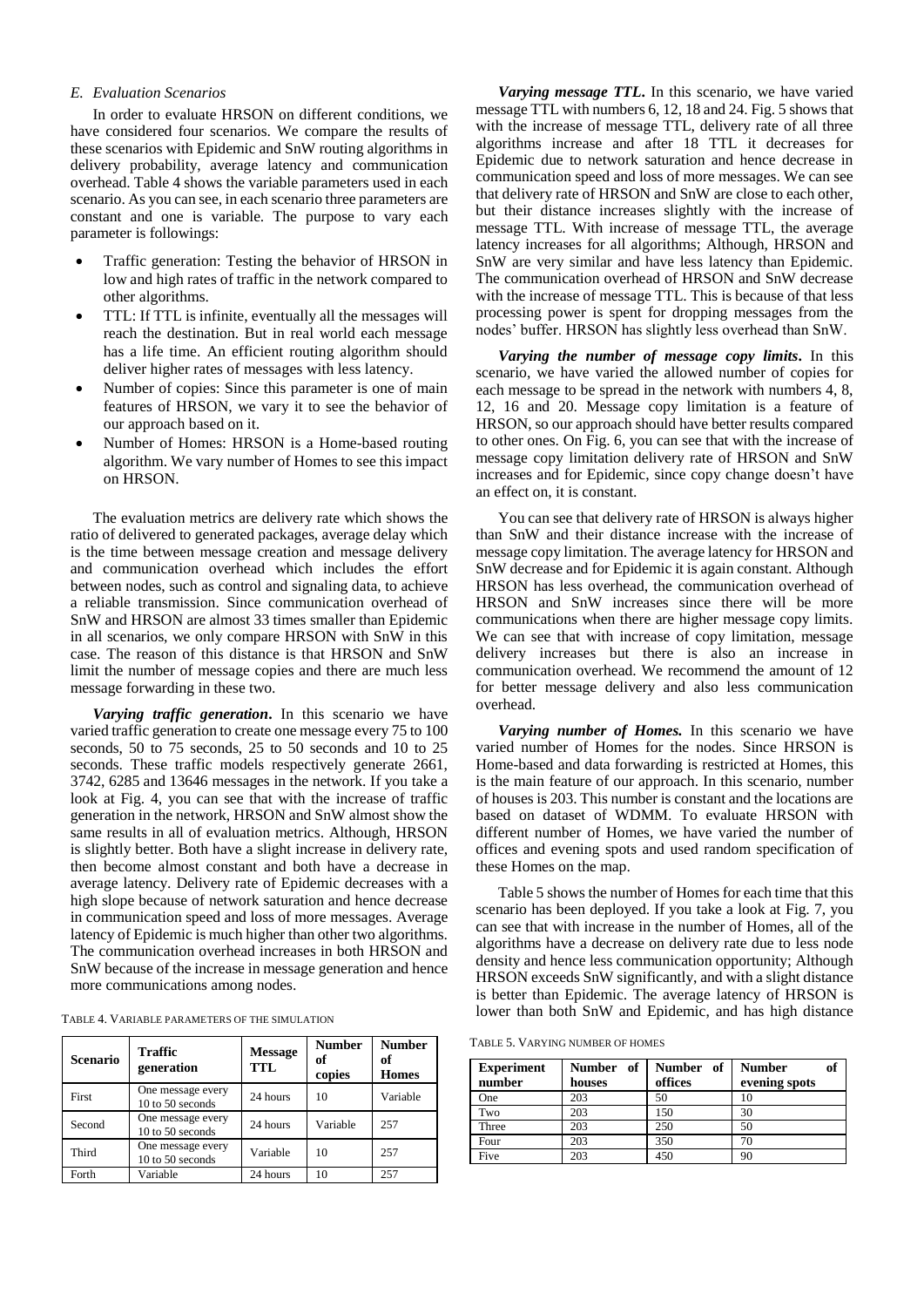with Epidemic. The communication overhead of HRSON is less than SnW and is almost constant. The recommended amount for number of Homes for more efficiency of HRSON is 2 Homes per number of nodes, which is 500 Homes for 1000 nodes in this simulation scenario.

The cost for the efficiency of HRSON is that it stores messages in its buffer almost 25 times longer than Epidemic, due to the message copy limitation feature. This also happens for SnW. Although, this amount of time is slightly less for HRSON.

# V. CONCLUSION

 In this paper we introduced a zero knowledge routing algorithm for opportunistic networks using smart phones, namely HRSON, relying on a Home-based mechanism of data forwarding with limitation on number of message forwarding. HRSON is a routing approach in which each node can operate in an infrastructure-based state machine of wireless connection between smart phones and forward data only in locations with high frequency of visits, namely Homes of the nodes. We implemented HRSON on a four-



Fig. 4 Varying the number of messages. The plots show delivery rate, average latency and communication overhead.

<span id="page-6-0"></span>

Fig. 5 Varying TTL of the messages. The plots show delivery rate, average latency and communication overhead.

<span id="page-6-1"></span>

Fig. 6 Varying the number of copies for each message. The plots show delivery rate, average latency and communication overhead.

<span id="page-6-2"></span>

<span id="page-6-3"></span>Fig. 7 Varying the number of Homes. The plots show delivery rate, average latency and communication overhead.